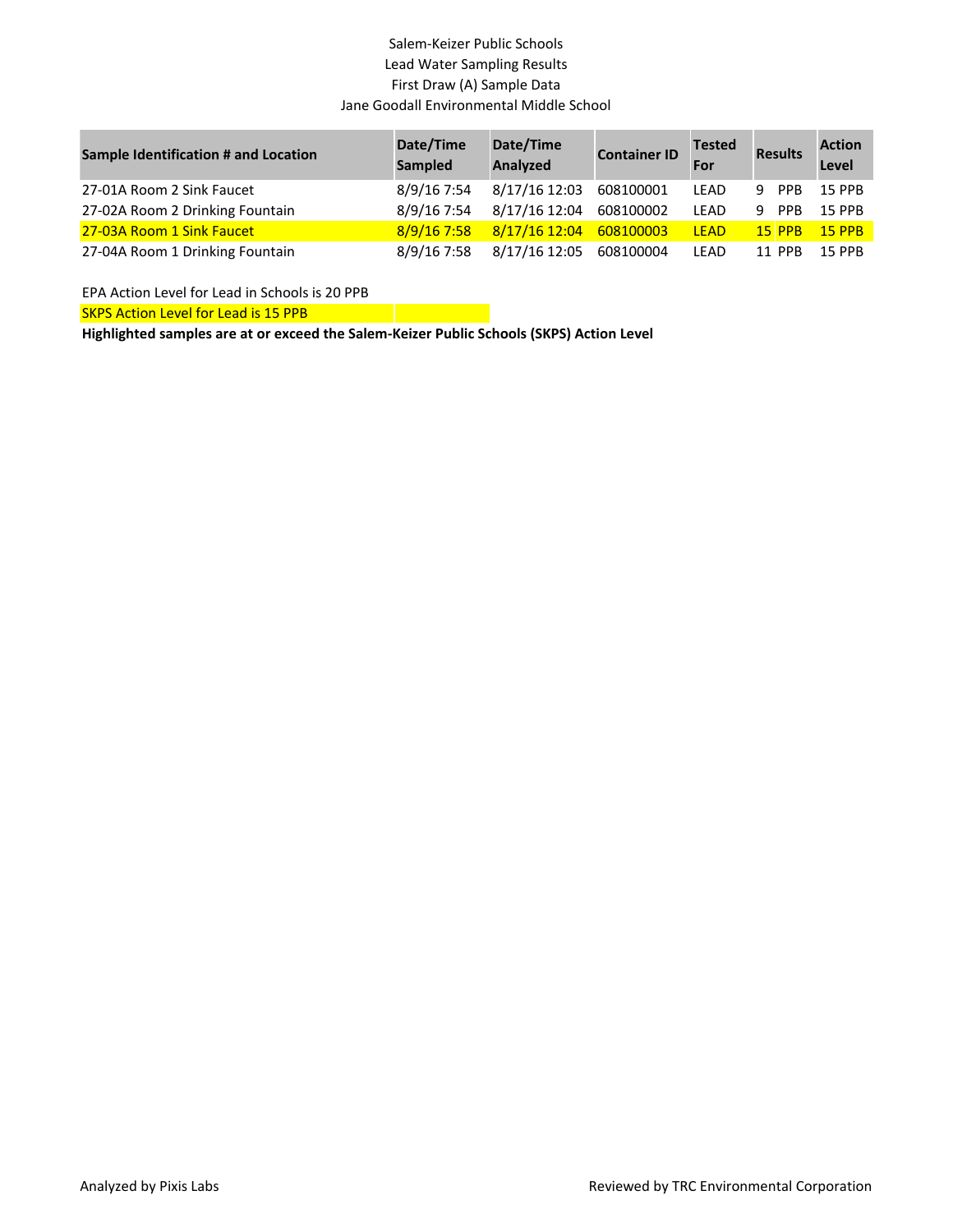# Salem-Keizer Public Schools Lead Water Sampling Results Flushed (B) Sample Data Jane Goodall Environmental Middle School

| <b>Sample Identification # and Location</b>                                              | Date/Time<br><b>Collected</b> | <b>Date</b><br><b>Analyzed</b> | <b>Container ID</b> | <b>Tested</b><br>For | <b>Result</b> |            | <b>Action</b><br>Level |
|------------------------------------------------------------------------------------------|-------------------------------|--------------------------------|---------------------|----------------------|---------------|------------|------------------------|
| 27-03B Room 1 Sink Faucet                                                                | 8/9/16 7:59 AM                | 8/312016                       | 608262701           | LEAD                 | 4             | <b>PPB</b> | <b>15 PPB</b>          |
|                                                                                          |                               |                                |                     |                      |               |            |                        |
| EPA Action Level for Lead in Schools is 20 PPB                                           |                               |                                |                     |                      |               |            |                        |
| <b>SKPS Action Level for Lead is 15 PPB</b>                                              |                               |                                |                     |                      |               |            |                        |
| Highlighted samples are at or exceed the Salem-Keizer Public Schools (SKPS) Action Level |                               |                                |                     |                      |               |            |                        |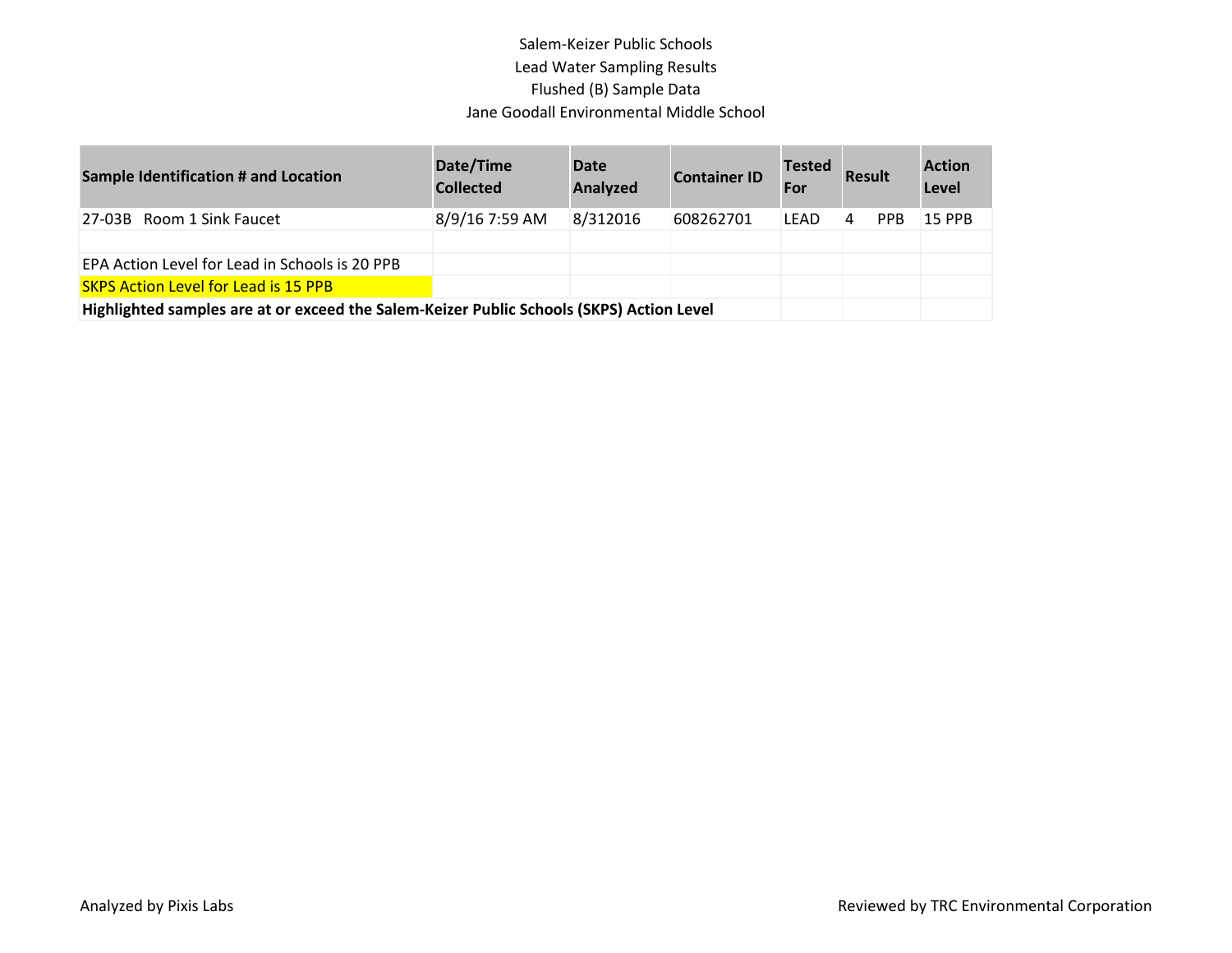### Salem-Keizer Public Schools Lead Water Sampling Results First Draw (E) Sample Data Jane Goodall Environmental Middle School

| <b>Sample Identification # and Location</b> | Date/Time<br><b>Sampled</b> | Date Analyzed Container ID |       | <b>Tested</b><br>For | <b>Results</b> | <b>Action</b><br>Level |
|---------------------------------------------|-----------------------------|----------------------------|-------|----------------------|----------------|------------------------|
| <b>027-03E Room 1 Sink Faucet</b>           | 4/6/2017 8:37               | 4/11/2017                  | 18161 | <b>LEAD</b>          | <b>93 PPB</b>  | $15$ PPB               |

EPA Action Level for Lead in Schools is 20 PPB

SKPS Action Level for Lead is 15 PPB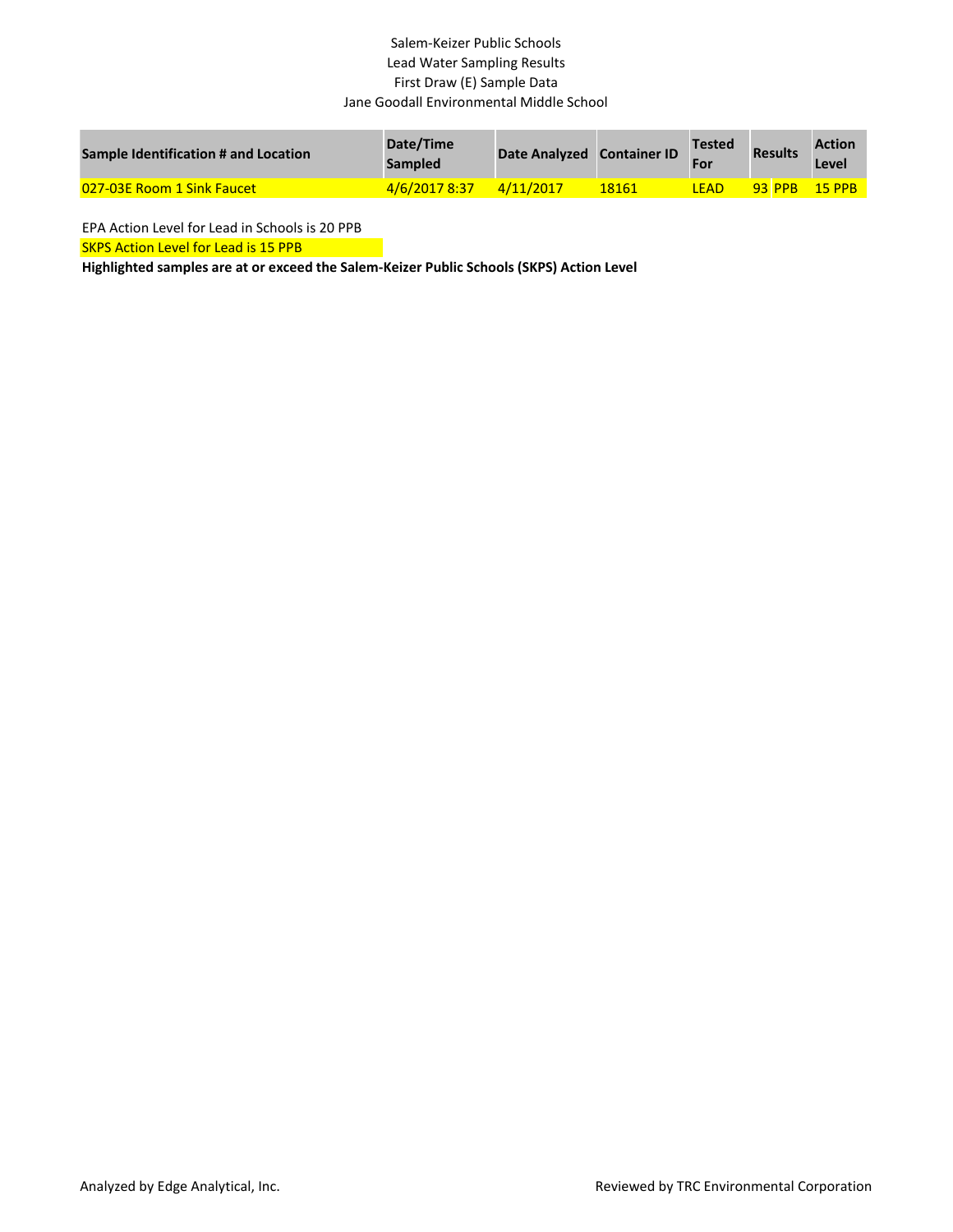### Salem-Keizer Public Schools Lead Water Sampling Results First Draw (C) Sample Data Jane Goodall Environmental Middle School

| <b>Sample Identification # and Location</b> | Date/Time<br><b>Sampled</b> | Date Analyzed Container ID |       | <b>Tested</b><br>For | <b>Results</b> | <b>Action</b><br>Level |
|---------------------------------------------|-----------------------------|----------------------------|-------|----------------------|----------------|------------------------|
| 27-03C Room 1 Sink Faucet                   | 10/21/2016 6:51 10/25/2016  |                            | 64850 | LEAD                 | <b>25 PPB</b>  | $15$ PPR               |

EPA Action Level for Lead in Schools is 20 PPB

SKPS Action Level for Lead is 15 PPB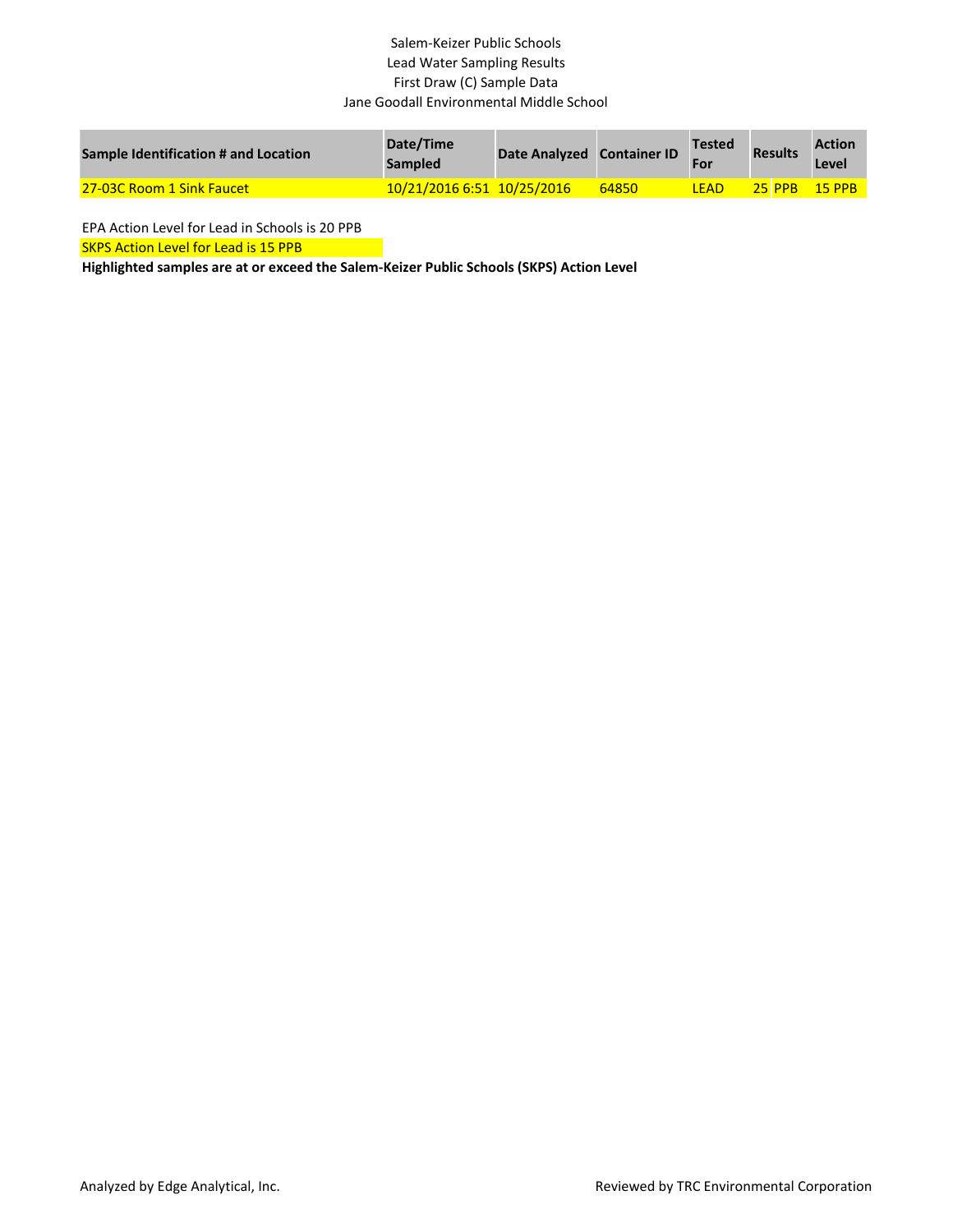# Salem-Keizer Public Schools Lead Water Sampling Results Flushed (D) Sample Data Jane Goodall Environmental Middle School

| Sample Identification # and Location | Date/Time<br><b>Collected</b> | <b>Date</b><br><b>Analyzed</b> | <b>Container ID</b> | <b>Tested</b> | <b>Result</b> | <b>Action</b><br>Level |
|--------------------------------------|-------------------------------|--------------------------------|---------------------|---------------|---------------|------------------------|
| 27-03D Room 1 Sink Faucet            | 10/21/16 6:52 AM 11/3/2016    |                                | 66345               | LFAD          | PPB<br>q      | <b>15 PPB</b>          |

EPA Action Level for Lead in Schools is 20 PPB

SKPS Action Level for Lead is 15 PPB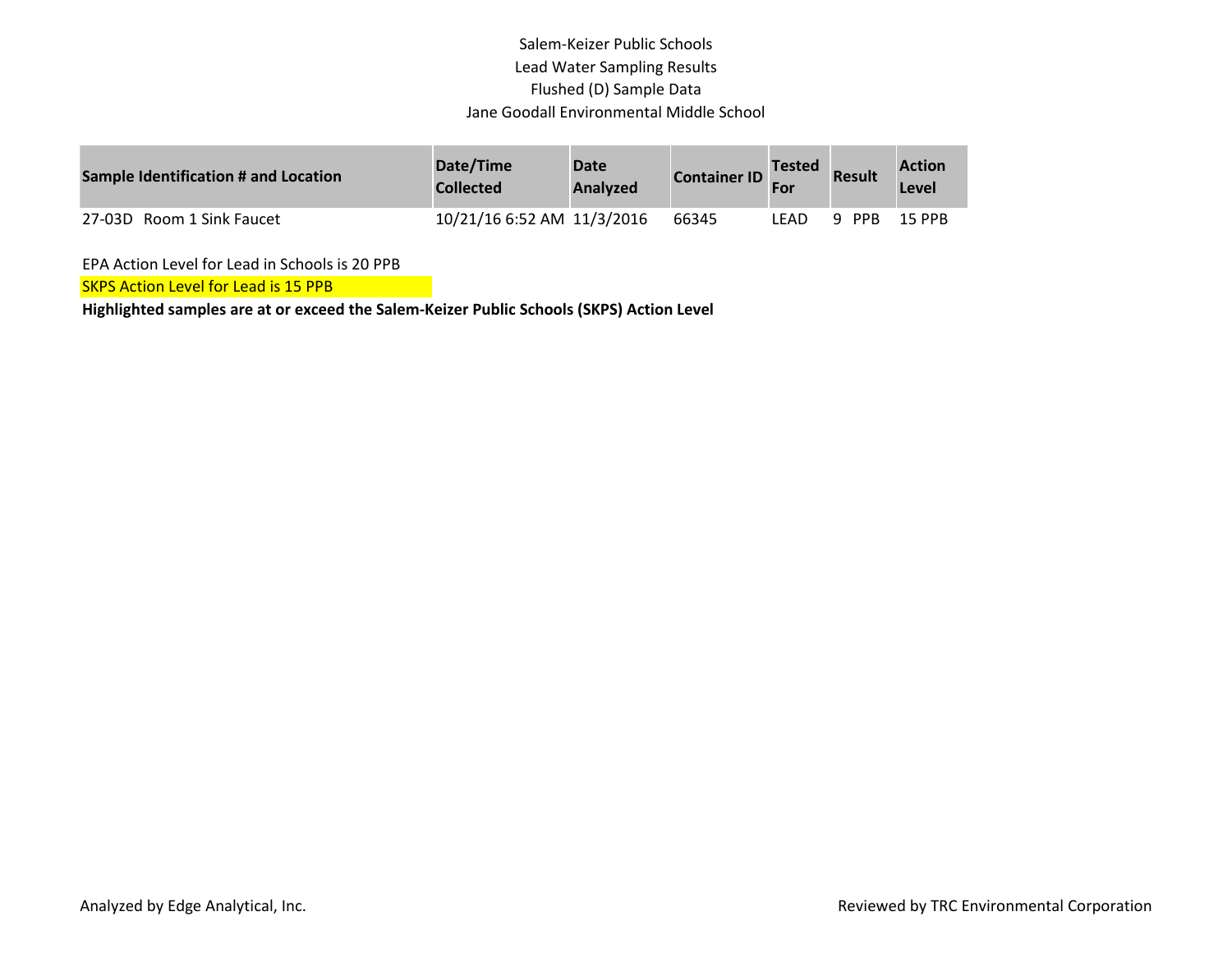#### Salem-Keizer Public Schools Lead Water Sampling Results First Draw (G) Sample Data Jane Goodall Environmental Middle School

| Sample Identification # and Location | Date/Time Sampled Date Analyzed Container ID |       | Tested      | <b>Results</b> | <b>Action</b><br>Level |
|--------------------------------------|----------------------------------------------|-------|-------------|----------------|------------------------|
| 027-03G Room 1 Sink Faucet           | 8/1/2017 8:40:00AM 9/5/2017                  | 50661 | <b>TEAD</b> | 17 PPB         | $-15$ PPR              |

EPA Action Level for Lead in Schools is 20 PPB

SKPS Action Level for Lead is 15 PPB